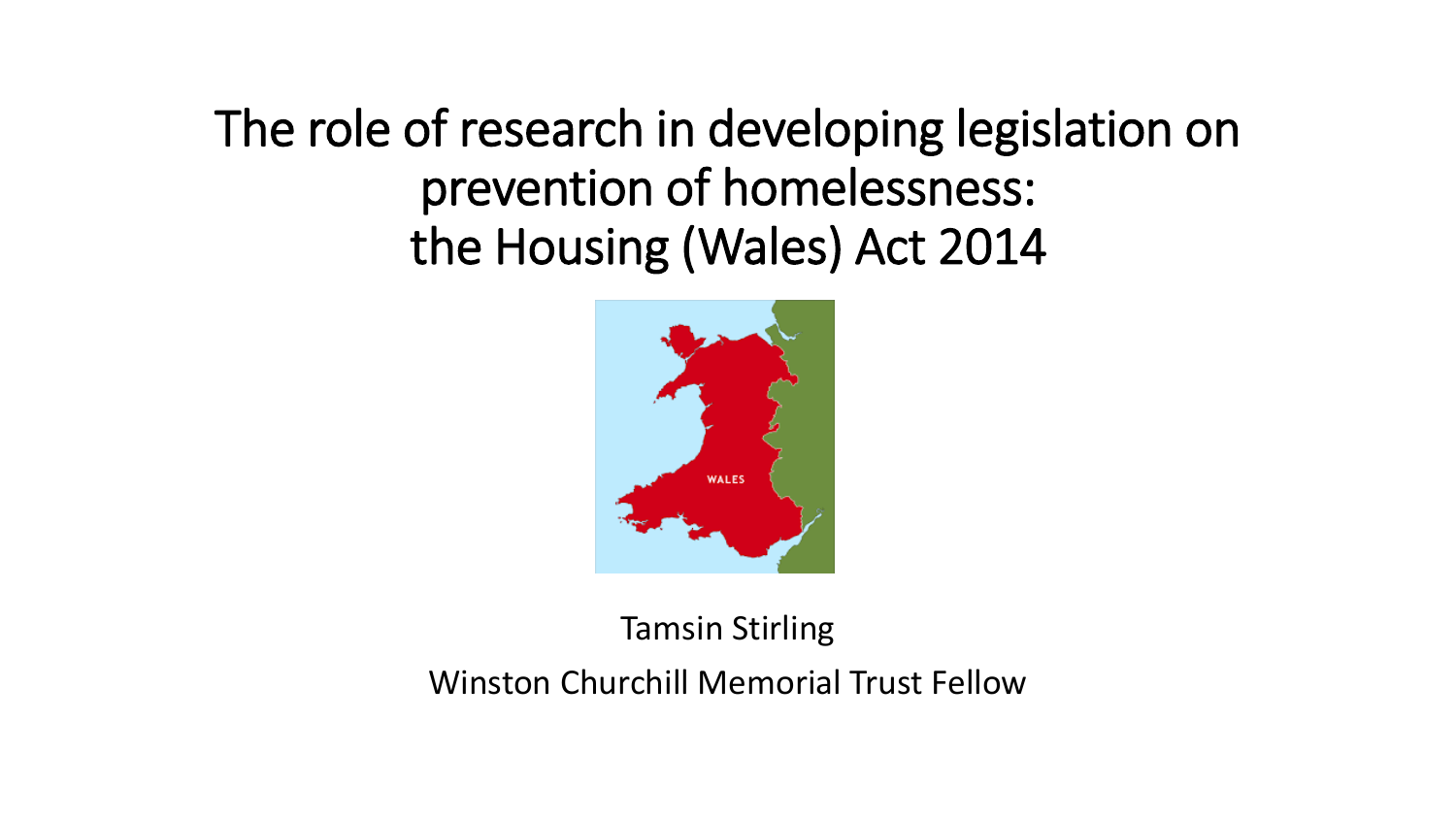### Context

- Wales is small:
	- 3 million population
	- 180 miles north-south
	- Between 70 & 125 miles west-east
	- 22 local authorities
- Devolved powers since 1999, primary legislative powers on housing acquired in 2011
- Ground-breaking homelessness legislation Part 2 of Housing (Wales) Act 2014 – introduced 'homelessness prevention duty'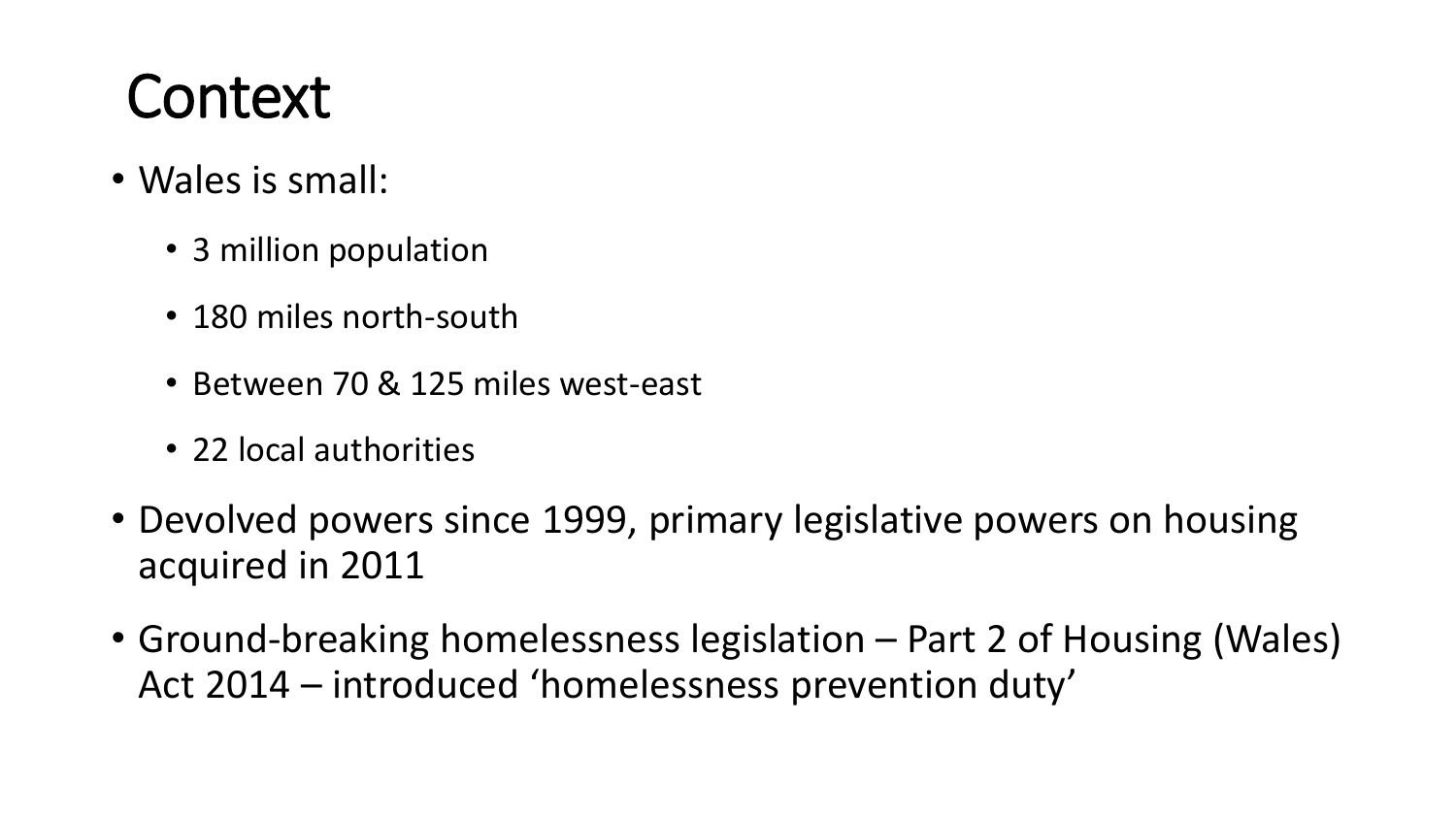## What research and when?

- Housing identified as priority area for legislation once Welsh Govt gained powers
- 2011 scoping exercise informed commissioning by Welsh Govt of
- 4 linked pieces of research
	- review of working of existing legislation from different perspectives
	- international review of options for legislation & policy
	- developing options for an improved homelessness framework
	- assessment of the impact of proposed changes to legislation
- All with focus on improved prevention of homelessness for a wider range of people than covered by existing legislation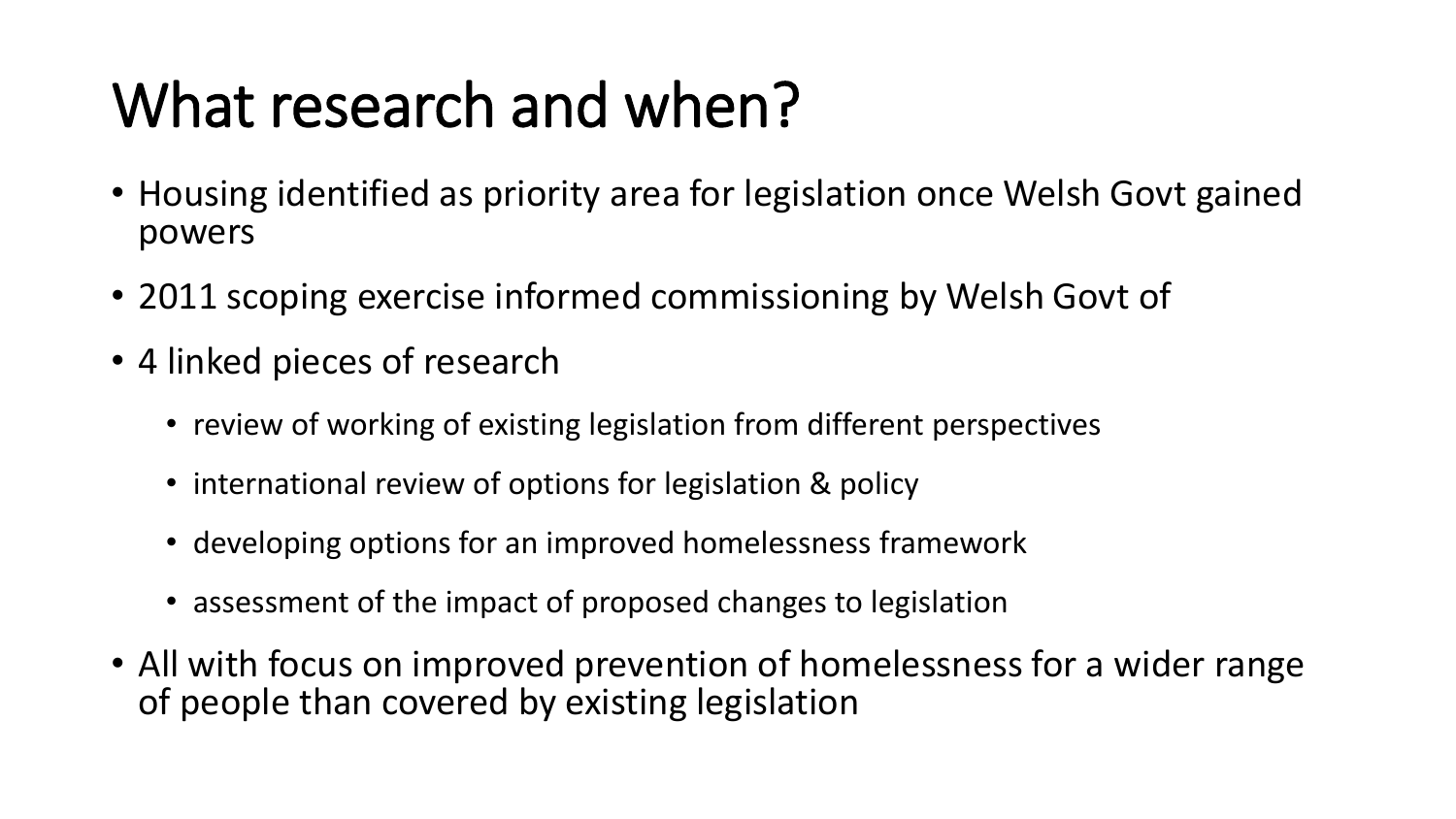## Research conclusions and influence

- Research reported 2012 key conclusions:
	- existing services not fully reoriented towards prevention
	- significant geographical variation in support
	- selective provision of services
	- no duty to prevent
- Research recommended substantial changes and scoped options
- Housing White Paper published for consultation May 2012 significantly influenced by the research – adopted preferred option
- Changes from White Paper to draft legislation influenced by consultation responses, particularly from local authorities
	- deliverability
	- resource implications
- But core components of preferred option made it into legislation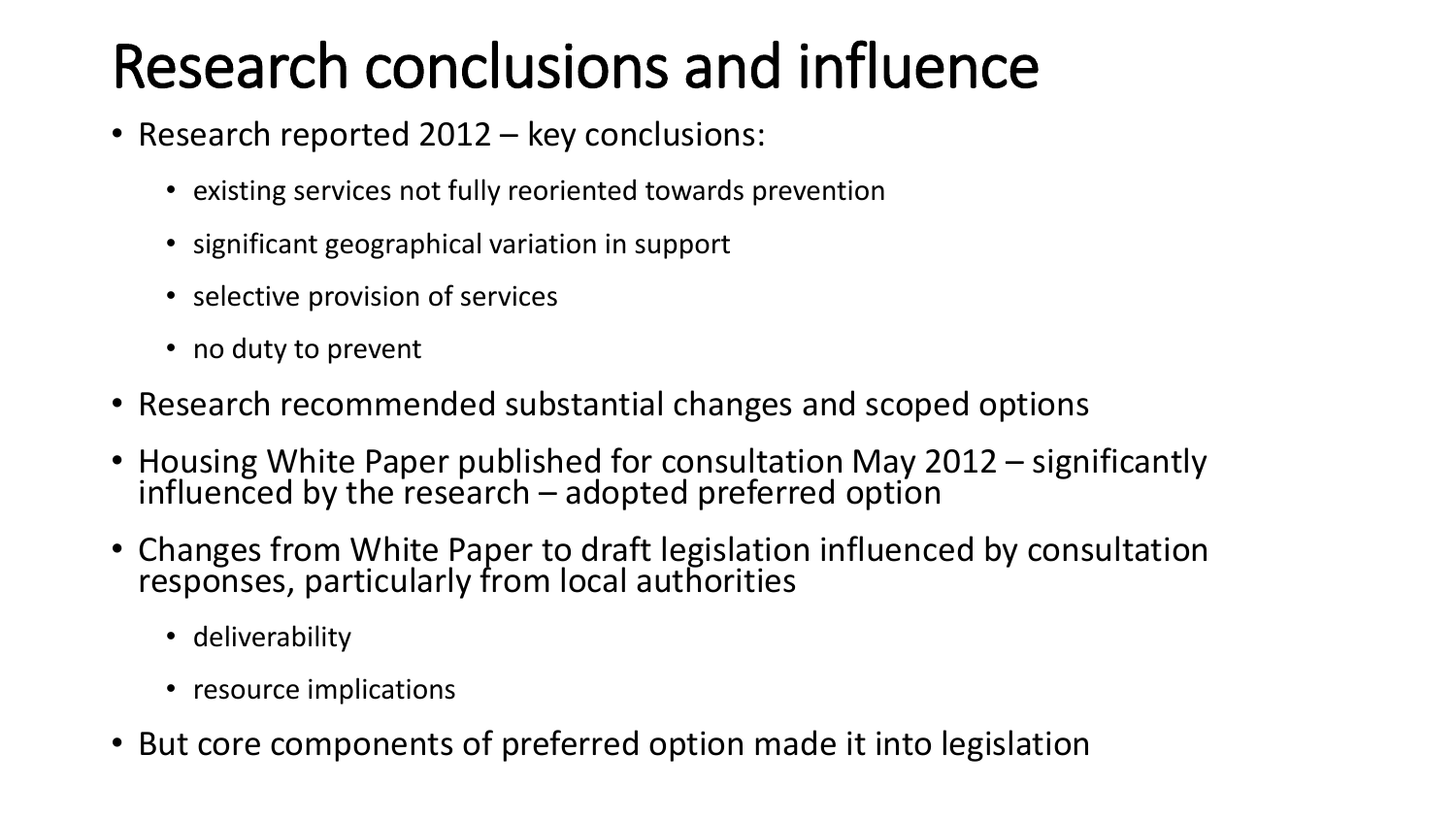# Part 2 Housing (Wales) Act 2014

- Attempts to prioritise homelessness prevention, **reorienting services,**  entitlements and funding
- Makes access to prevention services **a universal right** challengeable through the courts
- Local authorities must take '**reasonable steps**' to prevent and relieve homelessness and should have recourse to a wide range of different mechanisms of assistance
- Local authorities should consider the most appropriate intervention or range of interventions **for each person**
- Homelessness is prevented if accommodation is available for **at least 6 months**
- Households are also expected to **cooperate**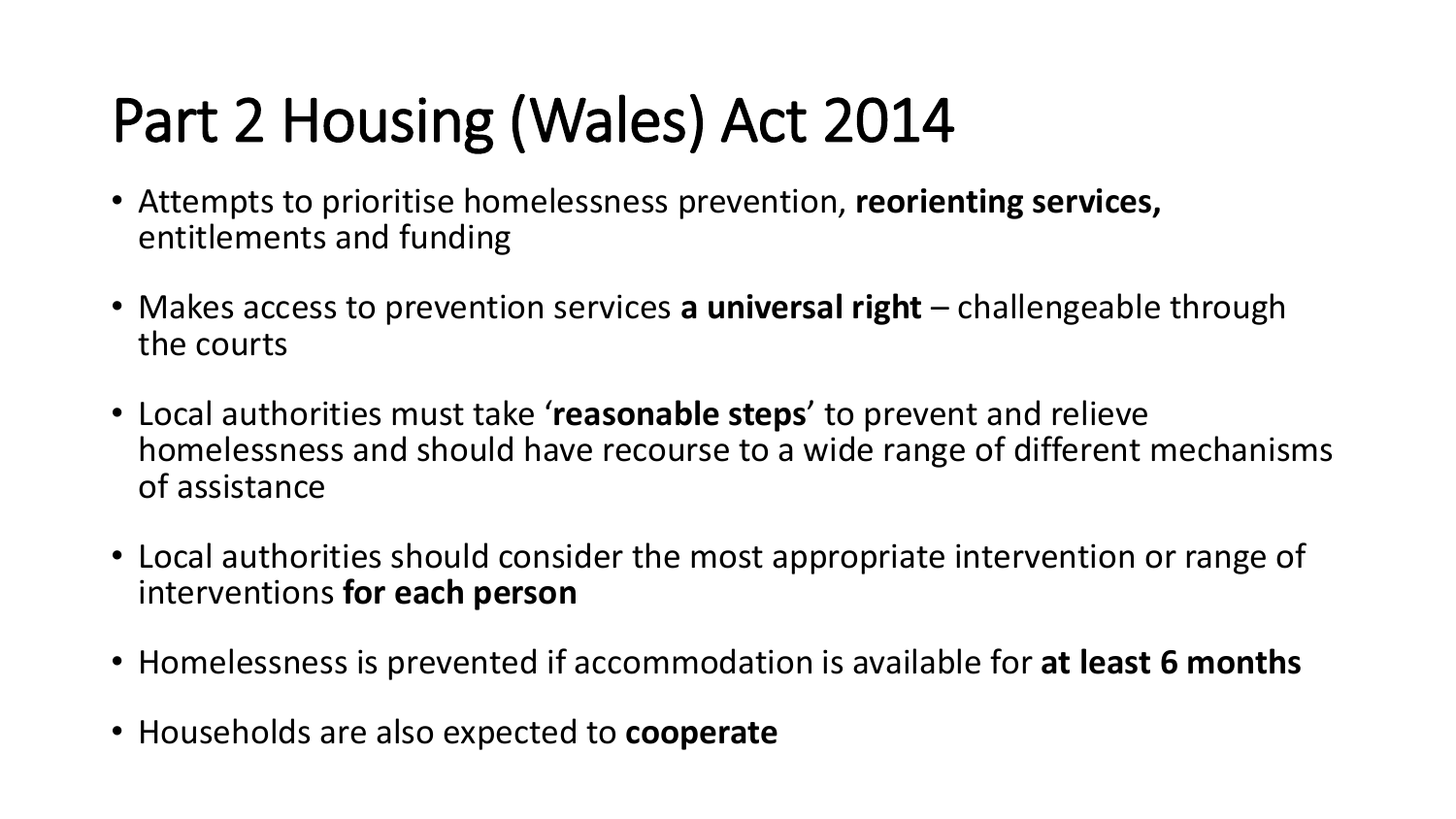### Outcomes to date

- 2016/17 around 28,000 households approach local authorities in Wales for assistance with homelessness/potential homelessness
- Homelessness prevented for 2/3rds despite pressures from 'reform' of welfare and increasing numbers of people looking for assistance
- Reduce in use of temporary accommodation
- Recent 'Homelessness Monitor' findings on new legislation 'a conspicuous success' in relation to:
	- genuine reorientation to earlier & more effective prevention
	- radical improvement in services to single homeless people
	- spur to positive culture change local authorities & external agencies
- Development & implementation of legislation documented as case study by Public Policy Institute for Wales
- **But** culture change = process not an event, still variation/inequity in delivery & pressures are increasing